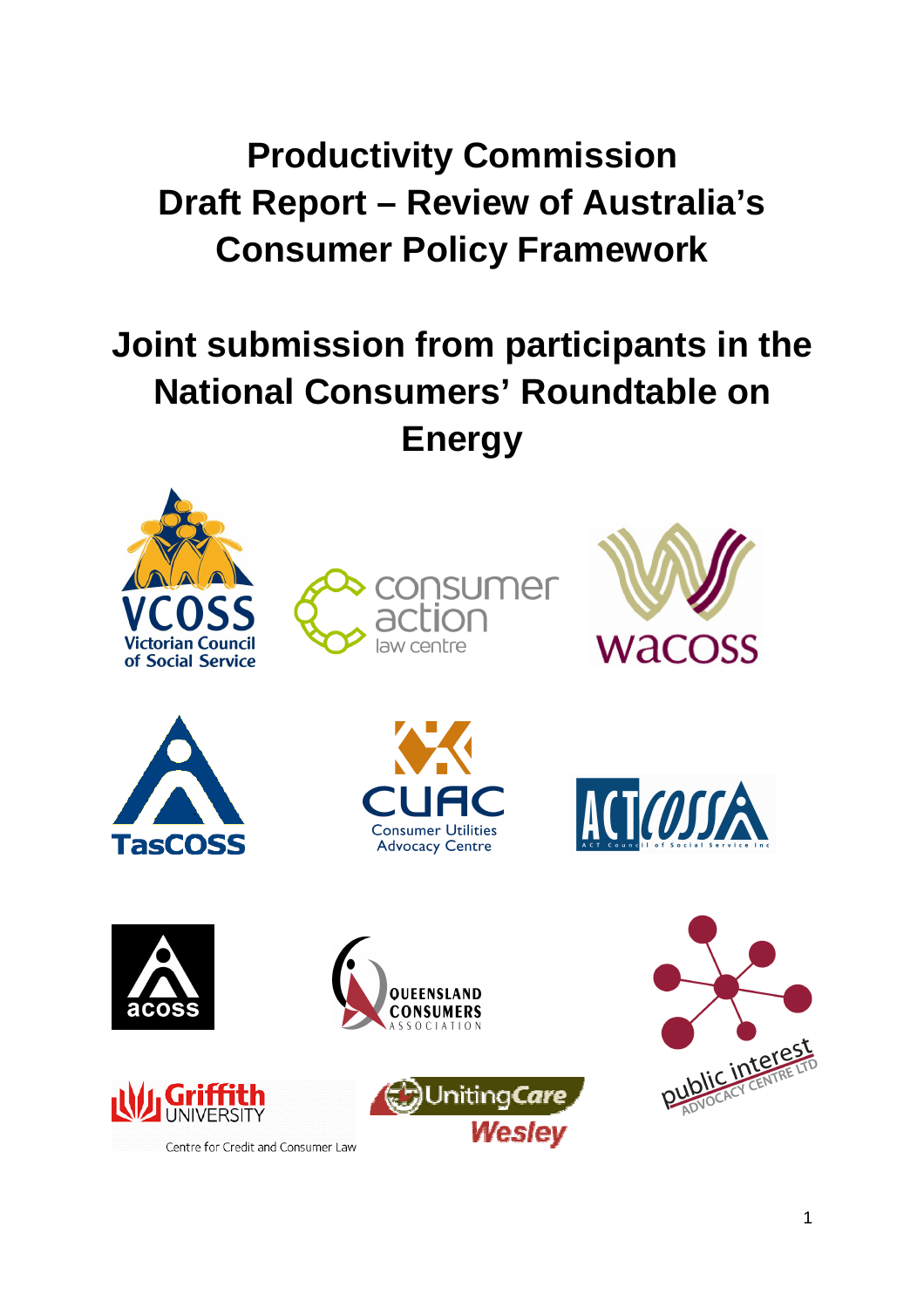#### **1. Introduction**

Participants of the National Consumers' Roundtable on Energy (the **Roundtable**) are pleased to comment on the Productivity Commission's (the **Commission's**) Draft Report – Review of Australia's Consumer Policy Framework (the **Draft Report**). Participants who have supported this submission are:

- ACT Council of Social Service;
- Australian Council of Social Service;
- Centre for Credit and Consumer Law, Griffith University;
- Consumer Action Law Centre;
- Consumer Utilities Advocacy Centre;
- Public Interest Advocacy Centre;
- Queensland Consumers' Association;
- Tasmanian Council of Social Service;
- Victorian Council of Social Service;
- Western Australian Council of Social Service; and
- UnitingCare Wesley;

We strongly welcome the Commission's acknowledgment that energy is an essential service (p 408-9). We agree, and note that electricity and gas support fundamental human needs including safe food (storage, preparation) and safe shelter (hygiene, lighting, temperature control). Electricity also supports equipment that is critical to wellbeing and independence (health, communication). Beyond these fundamentals, electricity supports community engagement and family life (social interactions, employment, education). Except in rare and exceptional circumstances, a regular connection to electricity supply is not discretionary or optional.

The Roundtable has developed a Charter of Principles for Energy Supply. A copy of the Charter is attached. We believe that the delivery of energy services in Australia must accord with the principles articulated in the Charter.

## **2. About the Roundtable**

The National Consumers Roundtable on Energy (the **Roundtable**) comprises consumer organisations, social welfare organisations and environmental organisations with a collective and active interest in providing consumer advocacy in the National Energy Market (**NEM**) reform process.

The Roundtable is comprised of a wide range of organisations representing small end-user interests in national energy policy and regulation. Members of the Roundtable regularly contribute to decision-making processes of Commonwealth and jurisdictional governments, the Ministerial Council on Energy (**MCE**), the Australian Energy Market Commission (**AEMC**) and the Australian Energy Regulator (**AER**).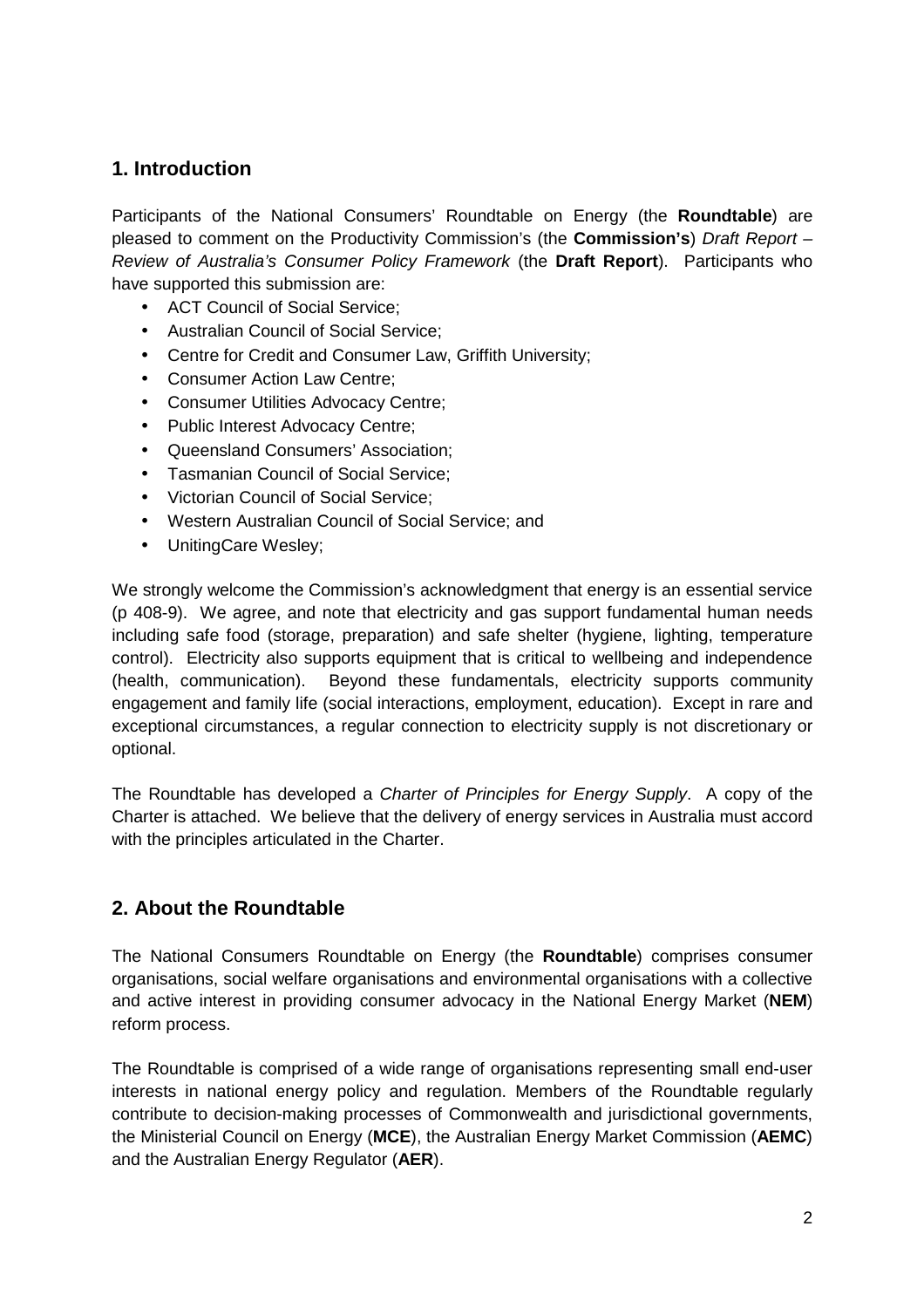Noting the Commission's recommendation relating to additional support for consumer advocacy organisations, we believe that the Roundtable is an effective model for supporting and enhancing community advocacy. As such, we have provided more detailed information about the operation and benefits of the Roundtable for consideration by the Commission.

The Roundtable's objectives are to share information and develop collaborative advocacy strategies to ensure the interests of small end-users of energy, particularly low-income and disadvantaged consumers, are incorporated in the development of policy and regulation for the national energy markets. The Roundtable usually meets face-to-face three times each year and by teleconference at least six times each year. A typical member of the Roundtable will be a sole specialist policy/research officer working on energy/water issues in an organisation with a broader, often state-focused, mandate. The Roundtable offers those staff – and so their organisations – the opportunity to more quickly acquire expertise in what are complex, multifaceted, inter-related, aspects of a truly national energy regulatory regime. Experience has shown that the Roundtable is an effective mechanism through which advocates share information, identify areas of consensus, identify information gaps and research needs, and develop joint strategies to enable both individual and collaborative representations to governments, market institutions, industry and others.

Regular face-to-face meetings have developed trust and confidence between advocates who represent, at times, quite different jurisdictional and sectoral interests. They have also enabled skill-sharing, so that expertise is shared amongst advocates. Between meetings, the Roundtable holds regular telephone hook-ups and utilises an email group to facilitate regular discussion of consumer energy issues as they arise. The regular contact also consolidates relationships as well as supporting effective advocacy.

National and jurisdictional regulators and government representatives are regularly invited to address the Roundtable. As such, the Roundtable has operated as a consultative mechanism through which governments and regulators can consult directly with consumer representatives. Experience has shown the efficiencies of this approach, especially considering the competing priorities of many advocates and the ongoing need for governments and regulators to consult with consumer representatives in making regulatory or policy decisions. The Roundtable has received very positive feedback from regulators that they value this consultative function of the Roundtable.

The Commission should be aware that the Roundtable would not be as successful without the financial support of the National Consumers' Electricity Advocacy Panel (the **Panel**), a body established in 2001 to support advocates for domestic and business electricity customers with funding from industry fees collected by the National Electricity Market Management Company. Panel funding pays for travel and related costs of Roundtable meetings, as well as teleconferences, the email forum and some administrative costs. Without Panel support, face-to-face meetings would be much more difficult to arrange.

The Commission should also note that many of the organisations represented at the Roundtable are financially supported by state governments (especially in Victoria, NSW and WA) specifically to undertake research and advocacy on energy and other utility issues on behalf of small consumers.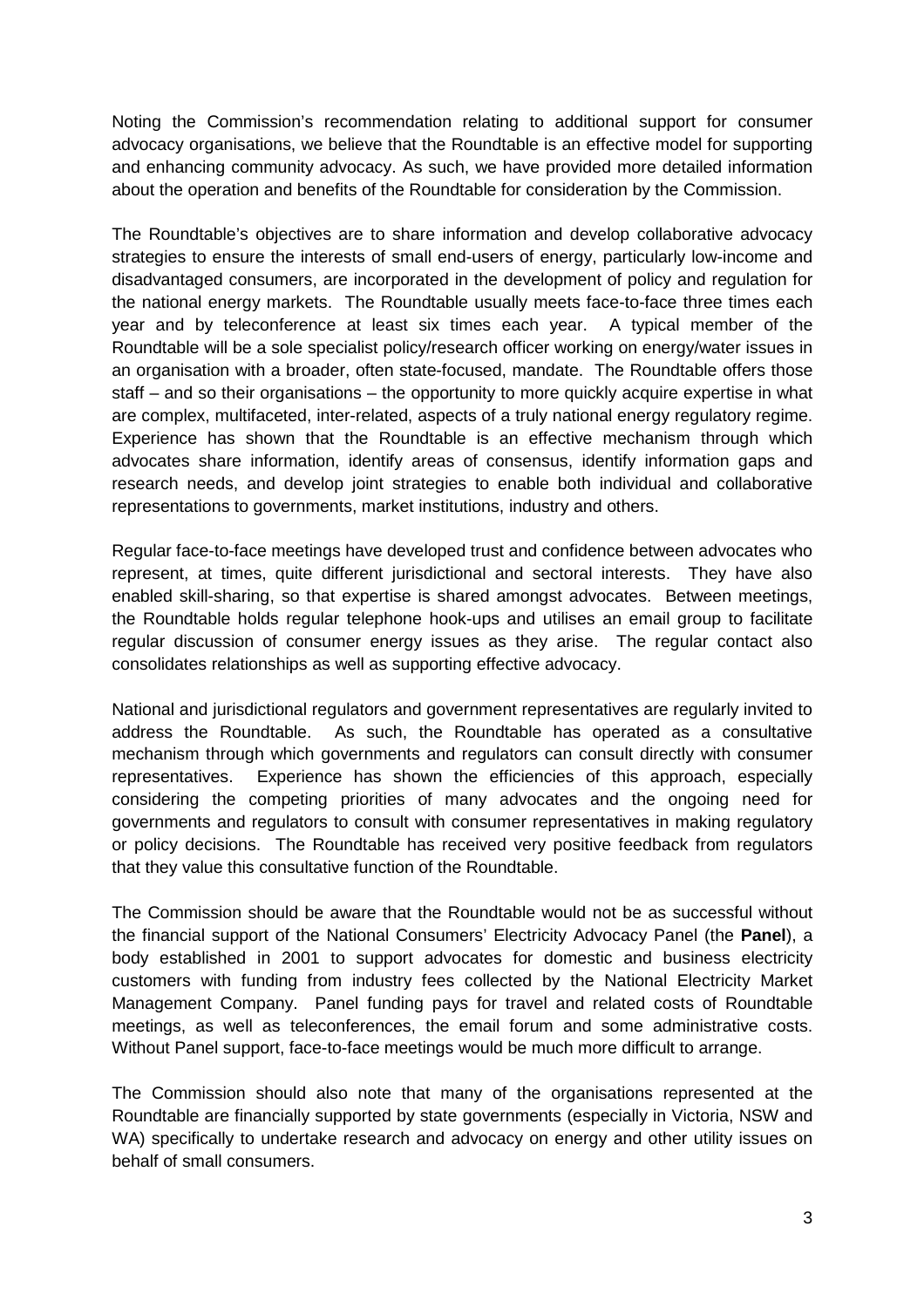#### **3. The state of the national energy markets**

The Commission's Draft Report acknowledges that national markets for electricity and gas remain distinct and at different stages of development towards national regulatory regimes. The Commission notes that Western Australia and the Northern Territory remain outside the NEM; both jurisdictions remain outside the National Gas Market also. However, the Commission is silent on critical aspects of both markets. Taking electricity as the better example, the Commission does not mention that full retail contestability (**FRC**) has not yet been introduced in Tasmania, a jurisdiction that participates in the NEM, nor in Western Australia or the Northern Territory. FRC was introduced in New South Wales and Victoria in 2002, South Australia and the Australian Capital Territory in 2003 and Queensland only in July of 2007 (and then only in the south-eastern corner).

Six years after the introduction of FRC in Victoria and New South Wales the markets in these jurisdictions are significantly different in character. The nature of the ownership of businesses – public or private – remains a distinguishing feature of these markets. In Victoria, where businesses were privatised in the mid 1990's the AEMC has recently reviewed the effectiveness of competition and found that for, the most part, it is effective. Consumer advocates have contested the AEMC methodology and analysis and are concerned that scant attention has been paid to the actual outcomes for consumers resulting from their choices, particularly whether they realise promised savings. In New South Wales the businesses remain in public ownership. An AEMC review of the effectiveness of competition in New South Wales will not be undertaken until 2009 at the earliest.

The transition from jurisdictionally bounded, publicly owned, monopoly supply with regulated tariffs to national, privatised, deregulated and competitive markets for these products is very much a work in progress; the markets must be regarded as immature. As consumer advocates we would argue that regulation has facilitated the introduction of competition while affording consumers a reasonable level of protection during a time of significant change. We would argue that further significant change is in the offing and that protections should be maintained.

The Commission's assessment that "the case for a national [energy-related consumer protection] regime is clear and no further investigation is warranted" has been prefigured by the Council of Australian Governments (**COAG**) and the architecture of such a regime is set out in the Australian Energy Market Agreement (**AEMA**). Work by COAG and the MCE has resulted in national regulatory frameworks for significant elements of both the electricity and gas markets and for a high level of consistency between the frameworks.

Consumer protection is a significant component of work currently in train to develop national legislative and regulatory frameworks for retail (non-price) and distribution (non-economic). The MCE has indicated that this regime should become effective in January 2010. A Retail Policy Working Group (**RPWG**) comprised of representatives of the Commonwealth, state and territory governments is leading this project.

Work towards this national framework has involved a rigorous review of regulation current in all jurisdictions, ably assisted by independent consultants and with involvement of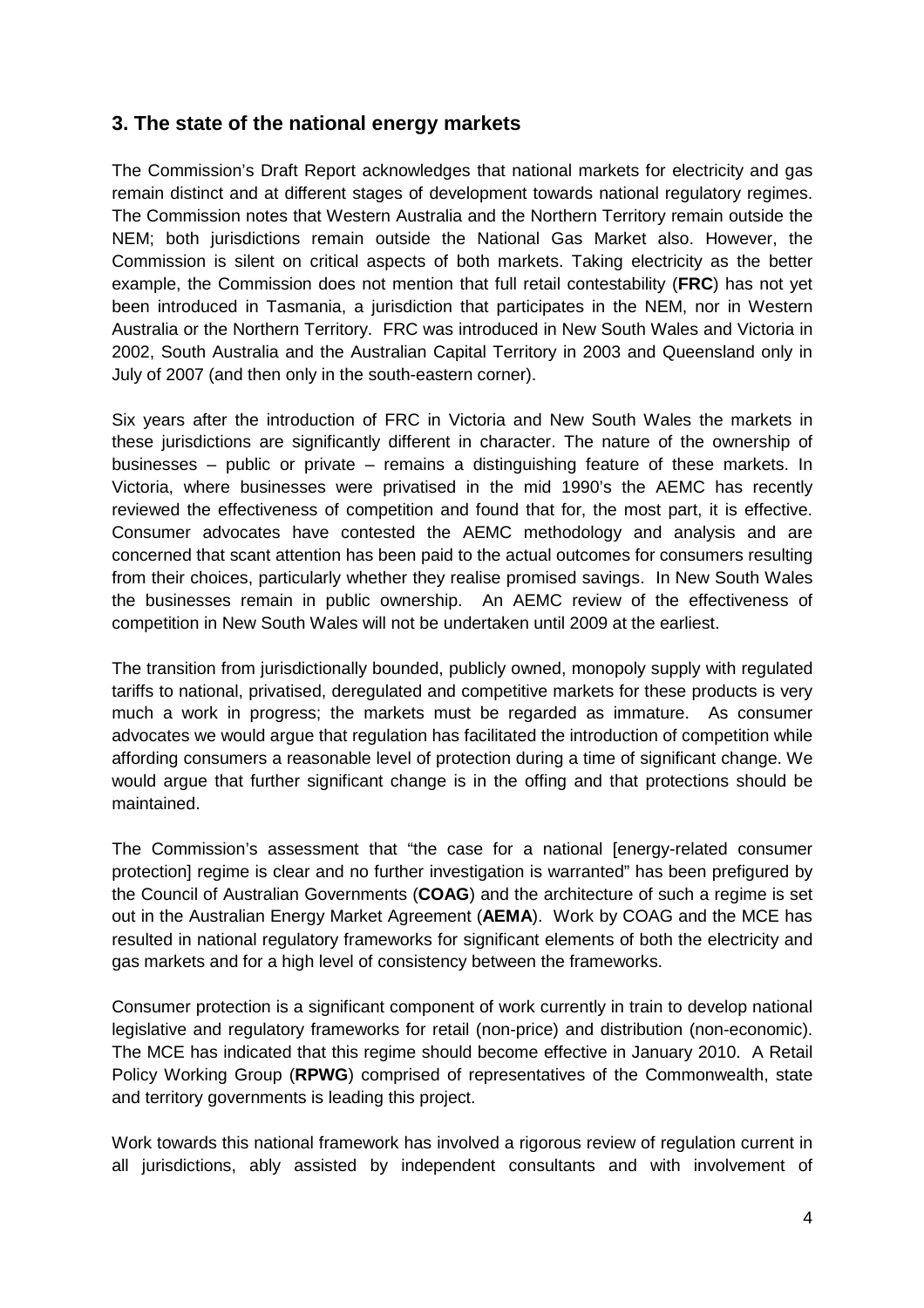stakeholders including the various jurisdictions, businesses, market institutions and consumers. The aim of this project is to design a new regulatory framework based on sound policy and good practice, with a view to experience over recent years but anticipating the realisation of national consistency. The Commission suggests that "a lack of policy responsiveness arising from the involvement of up to nine governments" could be a factor in support of a national regime. We suggest that the keen involvement of nine governments and a host of other interested parties with active (if contested) interests in policy should lead to the creation of a modern regime that meets the test of net public benefit.

An important feature of the process to develop national policy and resulting regulation has been iterative testing of options for national energy specific regulation against generic regimes for consumer protection. Ideally the result will be a framework that complements generic regulation, avoids complication and duplication, and is as light handed as practicable.

However, in the transition to a national regulatory framework a critical concern of advocates for small end users is that the result should not be built on 'lowest common denominator' policy. While acknowledging that the plethora of regulation is not helpful for businesses operating across state and territory borders, it derives from developments over time in eight jurisdictions. These developments have reflected local circumstances and conditions and relationships with other regulation.

The Commission suggests that "COAG should oversee a review and reform program which would... identify and repeal unnecessary specific regulation, with a particular focus on requirements applying in one or two jurisdictions". We suggest that the requirements applying in one or two jurisdictions may represent best practice and result from the experience of markets over time that may be replicated at the national level. The fact of some regulation being particular to one or two jurisdictions should not be sufficient recommendation for its repeal.

#### Complexity in product offerings

Most residential customers will have known energy as a service supplied by state-owned monopoly businesses. The products they offered were simple and undifferentiated. In most instances there would have been two regulated tariffs; peak and off-peak. Choice was not an issue and for the most part trust was absolute. The introduction of competition, the arrival of new retailers (or newly branded old retailers), a profusion of market offers with both price and non-price attributes and intensive marketing have replaced simplicity with complexity. And while there is evidence of 'competition' such as customer churn, there is less evidence to confirm customer benefit.

For most of the twentieth century electricity was regarded as featureless, except perhaps with regard to reliability; when it was off people noticed. Market reform has encouraged new features such as variations in price (often expressed with regard to a benchmark – the regulated, standing or standard offer). The inclusion of non-price incentives, though not unique to energy supply contracts, may confuse some consumers and certainly makes a 'value' comparison of offers for energy more difficult. There is currently work in train to allow retailers to introduce so-called cost reflective pricing that will rely on time-of-use data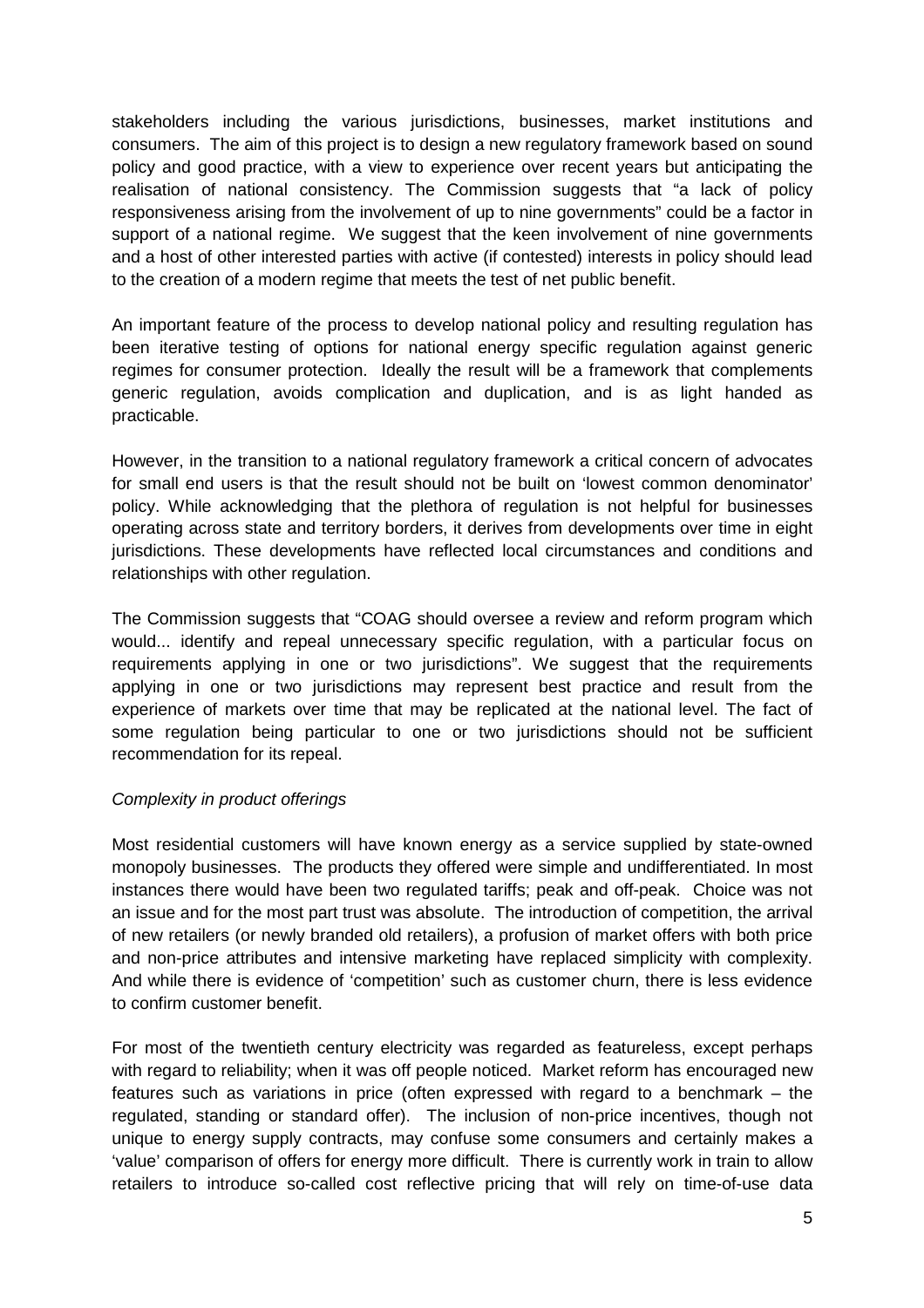collected by new meters that record consumption at more frequent intervals than currently is the case. This data will allow charges to be based on the time of consumption. The introduction of time-of-use tariffs and critical peak pricing, whether regulated or not, will further complicate product offerings.

A real if invisible characteristic of electricity that allows retailers to offer differentiated products is the source of supply. Green power (from renewable sources) is usually sold at a premium above the regulated price and standard product offerings. Apart from continuing concerns about the veracity of retailers' claims that electricity is actually green, this feature compounds the complexity of choice.

The practice of bundling products and services further complicates the range of options available to residential consumers. Many retailers of energy sell both electricity and gas and offer incentives to customers for buying both under a dual fuel arrangement. Other current and likely bundling components include water, telecommunications and internet services. While there may be real benefits to consumers from dealing with fewer suppliers or discounted prices, there are potential detriments also. Experience shows that making a comparison of like with like on any one of these products can be challenging if not impossible. Each additional bundled product further hampers comparison. When essential services are bundled with non-essential services problems may arise as a result of billing complexity and payment difficulties.

The Commission notes that "industry-specific regulation is particularly effective where the risk of consumer detriment is high and the product is technical in nature". We wholeheartedly agree with this insight and are of the view that energy offers an especially fine illustration. Energy is an essential service and disconnection brings immediate disadvantage. As a range of products offered by competing retailers, energy offerings have become almost as complex as those offered by telecommunications retailers.

#### Energy and the environment

One of the distinguishing features of energy as a product is that there is now a society-wide imperative to consume less. Commercial enterprises that would ordinarily seek to sell more of their product with a view to increasing profit are now confronted by government initiatives that encourage (or in some instances mandate) reduced consumption. In the context of climate change and pollution, finite fuel sources and drought, and with regard to both electricity and gas, everyone with an interest in energy from generators to networks, retailers and users is minded to become more efficient at least and to decrease use where possible. The imperative for businesses to maintain revenues and profit has obvious implications for end users.

The impending introduction of an emissions trading system has brought another policy dimension to energy markets. Although currently characterised by uncertainty and speculation, the design of any emissions trading system will be directed to placing an impost on energy production and consumption and this 'carbon price' will inevitably be passed through to consumers. In a recent publication the AER noted that as a result of market reform "[o]verall electricity prices have reduced, although with rebalancing between business and households". As a factor that will certainly affect prices paid by consumers, we will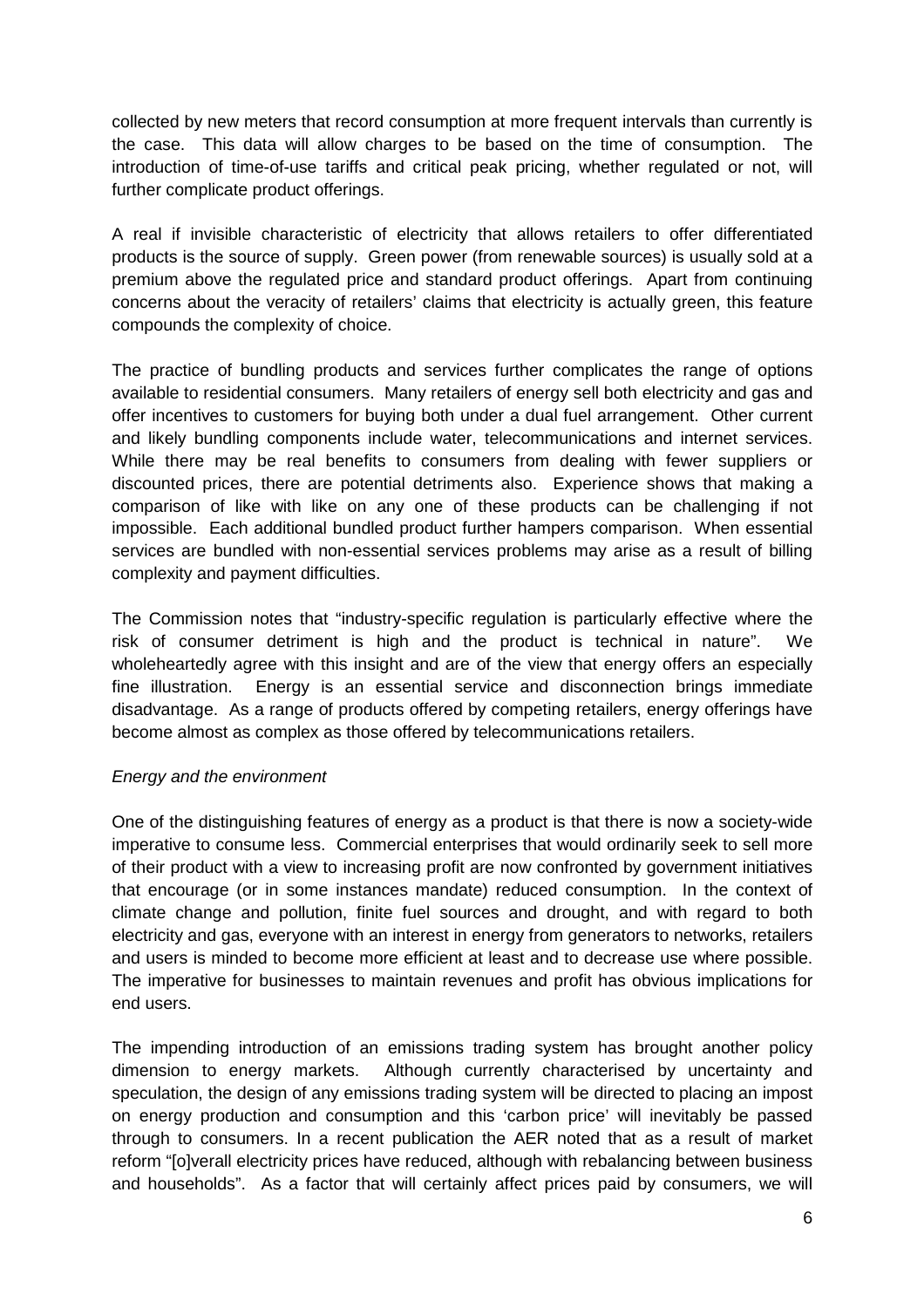watch carefully the development and implementation of such a scheme and hope to ensure that the costs of greenhouse gas abatement are not borne disproportionately by small end users.

### **4. Industry-specific energy consumer protections**

We welcome the Commission's acknowledgment of the need for energy-specific consumer protections. We agree that a national energy-specific consumer protection framework can contribute to the efficient operation of a competitive energy market that is in the long-term interests of consumers.

A primary reason for energy-specific consumer protection, which is only articulated in Appendix F of the Draft Report, is that electricity and gas are essential services. As the Commission recognises, households require access to utility services to achieve even a basic living standard (p. 408). In relation to essential services, generalist consumer protections are inadequate to protect consumers. Generalist consumer protections, for example, do not provide regulation with respect to:

- standard contract terms and conditions, for example, in relation to billing and statements of account; payment and collection; and dispute-resolution;
- ensuring access to supply, protection against disconnection and retailer obligations in relation to dealing with utility debts and the financial hardship of energy consumers; and
- matters particular to the marketing of essential services, including information provision and appropriate contractual consent protections.

Energy consumer protections in the above areas are needed to ensure that consumers have continued access to energy supply and are not disconnected on the basis of an incapacity to pay, and so that consumers can effectively participate in energy markets to ensure that competitive and efficient outcomes ensue.

Noting the increasingly national regulatory framework for energy and the cross-border operations of retailers, organisations involved in the Roundtable have actively participated in the national reform process, including the work of the MCE Retail Policy Working Group which is developing a national framework for energy consumer protections. However, a particular concern for participants in the Roundtable has been to ensure consumer protections are not diminished in the transfer to a national framework and that the resulting framework is one that represents best practice with regard to overall net public benefit,

The Commission has noted that there are costs resulting from energy-specific consumer protections, as well as benefits. This point is illustrated in the submission the Commission cites from Tru Energy. Tru Energy states that:

Victoria is universally acknowledged as imposing the most onerous and costly regulatory framework in Australia. … Victoria has three times the number of pages of regulation as Queensland, the most recent and efficient regulatory framework established. As an example, credit management obligations are imposed in other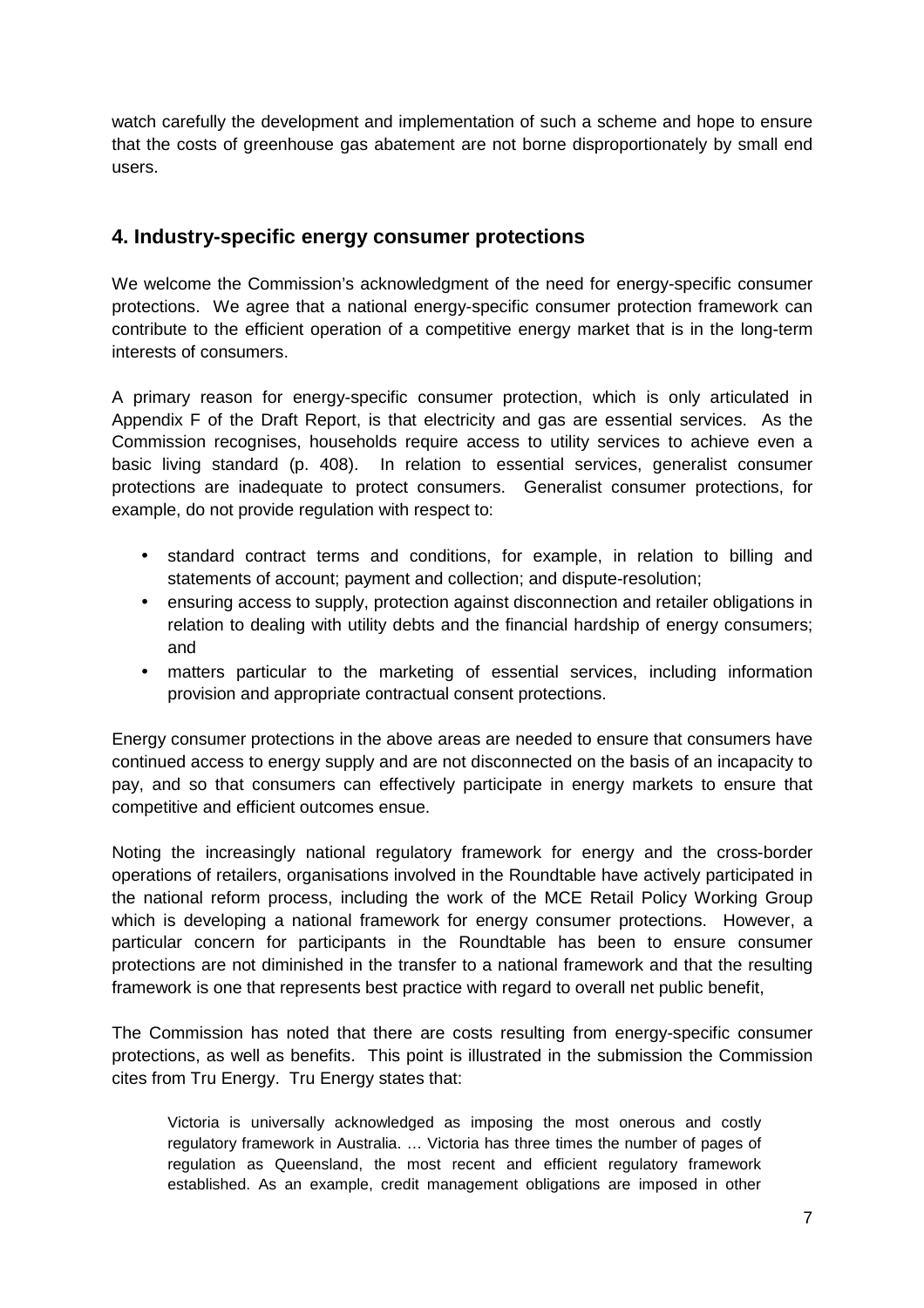jurisdictions through a single regulatory instrument, such as the Retail Code. By contrast, credit management obligations in Victoria are detailed in the Retail Code, as well as in Guideline 14 – Credit Assessment, Wrongful Disconnection Operating Procedures, and Guideline 21 - Energy Retailers' Financial Hardship Policies. … Assuming Queensland represents best practice, the additional cost of the Victorian regime is \$6.84 per account, based on a total cost-to-serve estimate of \$95 per customer. Across 4 million customer accounts (gas & electricity) the additional cost in Victoria is \$27 million per annum. (TruEnergy 2007, p. 5)

We believe, however, that there needs to be a balanced assessment of the evidence relating to actual cost-benefits of regulation. The argument that Queensland represents best practice seems to come from an overall cost standpoint, not a balanced cost-benefit standpoint. The retailers' charge that Victoria has the most onerous and costly frameworks needs to be placed firmly in a consumer context to be analysed fairly.

It is vital that the unique nature of essential services be addressed in achieving the right balance in regulation. Although there may be aspects of the Victorian regime that could be streamlined and improved, developments in Victoria should also be viewed historically. Victoria's retail energy markets were the first to be opened to competition in Australia and regulation has developed in response to market failings. For example, in response to increasing disconnection rates and inconsistent dealings with energy hardship, Victoria mandated hardship policies for retailers under the Energy Legislation (Hardship, Metering and Other Matters Act) 2006, which has served to strengthen the obligation to supply. As the Commission rightly points out, Victoria, which has the strictest hardship regime, has the lowest disconnection rates due to inability to pay.

The figure of \$6.84 additional per account based on a total cost-to-serve estimate in the Tru Energy submission is not insignificant. However, this cost has to be measured against consumer benefit in the delivery of an essential service, such as lower disconnection rates and the cost benefits to retailers in having robust hardship programs which enable them to recoup payments and apply preventative measures to address customer debt.

The Commission has recognised that current detailed consumer protection regimes are operating reasonably well (p 96) but has endorsed the transition to a national regulatory regime to harmonise existing arrangements. Recommendation 5.3 suggests that an end should be brought to jurisdictional control of energy-related consumer protection arrangements, citing service performance standards as an example.

While we would support this recommendation in principle, the reality is that service performance standards are crucial to ensuring vital economic and social infrastructure is developed in the public interest.

This is particularly true for rural and regional communities that too often face substantial difficulty in securing improvements to their energy supply. These communities have insufficient load to make such upgrades commercially viable, and usually lack the resources to negotiate network augmentations with a distributor. Indeed these communities face a number of problems in securing network augmentation including: a lack of effective competition in process; information asymmetries; lack of bargaining power; lack of access to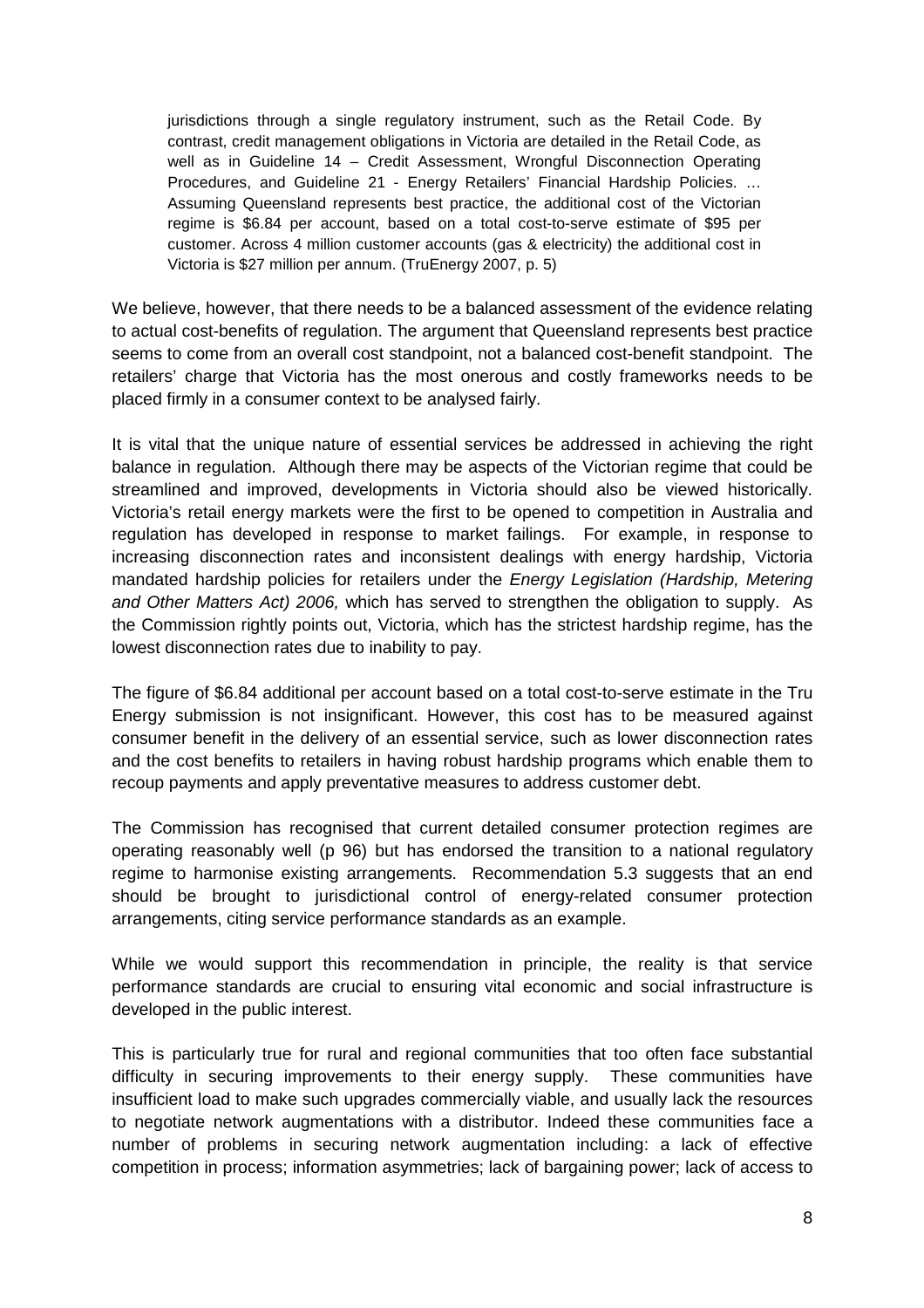effective dispute resolution; and the configuration of consumer protections and rights on the basis of an individual consumer, rather than being able to present the interests of the community as a whole.

Poor quality energy supply in these communities places real and immediate constraints on their capacity to expand local business or attract new investment.

Jurisdictional governments tend to be more attuned and more responsive to the needs of rural and regional communities. To support a move to a national framework, we would need considerably more reassurance that the national regulators, the AEMC and AER, had the mandate and authority to drive investment in distribution networks that was in the broader public interest.

#### Hardship programs

The Roundtable takes the view that no residential customer should be disconnected from supply as a result of inability to pay. We believe that all retailers of energy should offer hardship programs that meet certain standards and are directed to maintain continuity of the relationship and continuity of supply. We support the principle of mutual obligation ie that as long as an arrangement is appropriate for the customer and the customer meets their commitments regarding payment, then supply should be maintained. We acknowledge that some energy retailers have played a leading role in developing responses to financial hardship. However, it should be noted that over time these programs have proved to be beneficial to the businesses (the benefits outweigh the costs); that not all retailers have independently or willingly established such programs and that the legislative backing for these programs in Victoria has led to more consistent arrangements. A requirement to offer hardship programs need not be a disincentive to competition; the adoption of standards for such programs should 'level the playing field'.

#### Improving competition in the market

We strongly support efforts to improve competition and competitive outcomes in energy markets. Indeed, we welcome the Commission's comments that arrangements that 'lock-in' consumers, such as high termination penalties, can lead to diminishing competition (p 421). We would agree, and note that a recent investigation into early termination fees by the Victorian Essential Services Commission, and subsequent intervention in the market, actually improved competitive outcomes for Victorian consumers by limiting such fees to that which reasonably reflects retailer costs. This demonstrates that not all industry-specific regulatory interventions necessarily increase costs for consumers, but can actually improve the operation of competition.

Similarly, we note the Commission's support for web-based price tools and specialist switching firms that can act as intermediaries. We would similarly support such tools operating in the market – if they work. The problem with web-based price tools offered by regulators is their complexity of use. Intermediaries have not yet emerged in this market because, as we understand it, incumbents are unwilling to provide contract information, preferring to maintain their market share. This again indicates that some industry-specific regulatory intervention is required to enable consumers to access switching services.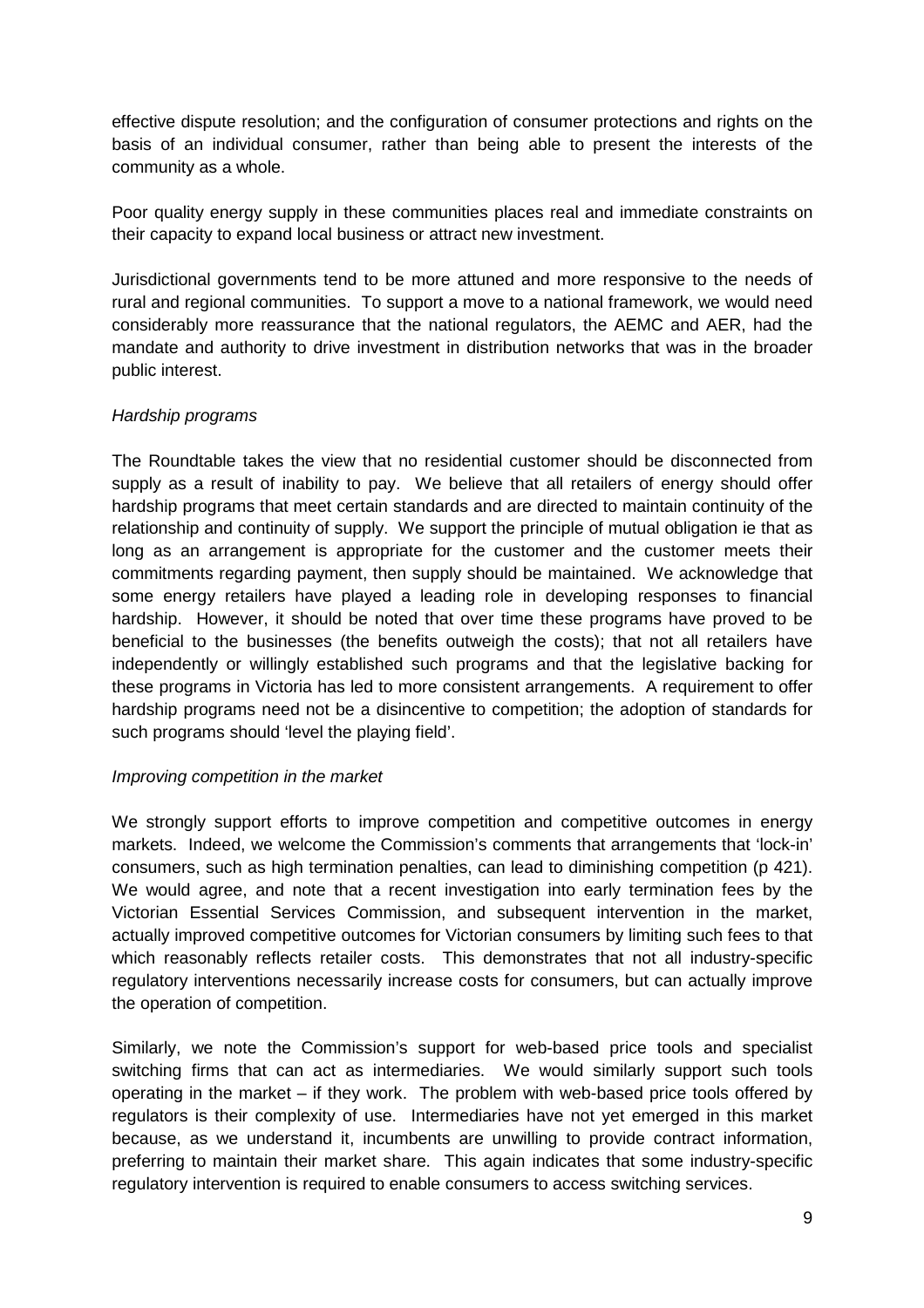#### **5. National Ombudsman**

While we have no in-principle objection to the creation of a national energy and water ombudsman, we would counsel caution in moving forward with this initiative to ensure consumers are able to access an external dispute resolution scheme that offers real assistance in the event of a dispute with an energy or water company.

Our primary concern is the administrative complexity of combining energy and water into one office. While there is a move to harmonising urban water tariffs and restrictions, no government in Australia is proposing a move to a national regulatory or pricing regime for water. The practical effect is that the national ombudsman will have to be operating within one national energy code, but separately managing each of the jurisdictional regulatory regimes for water. Similarly, the ownership of water businesses is complex: in Victoria there are 22 responsible statutory authorities and in each of NSW and Queensland there are more than 100 local government bodies.

There are synergies between energy and water – both are essential services with specific regulation around pricing, contracts and access. However, if the responsibilities were divided between a national energy ombudsman and jurisdictional water ombudsman there is a risk that the volume of work on water would not justify dedicated ombudsman. We would also not wish to see a significant diminution in service to energy consumers simply for the purposes of administrative streamlining.

It also should be noted that the jurisdictional ombudsman have been able to focus on local issues, ensuring that it is understanding and deals with issues raised by consumers particular to its jurisdiction. Although there is movement to a national market, each jurisdiction's market is actually progressing at different paces. For example, in the more mature Victorian market the Energy and Water Ombudsman Victoria (**EWOV**) has developed one of the best ADR schemes in Australia. Of particular note is its detailed and public reporting on complaints received, which has highlighted market failures and market misconduct, providing the capacity for government and the regulator to respond quickly and effectively.

We strongly believe that any national ombudsman should retain a local presence to ensure it is able to investigate market issues particular to that jurisdiction.

## **6. Financial counselling and legal aid**

We wish to indicate our strong support for Recommendation 9.6 that proposes increased funding for legal aid and financial counselling services. The services provided by financial counsellors is crucial for low income and vulnerable consumers, especially in negotiating continued access to essential services with suppliers, and facilitating financial support from government. Legal aid services are an important addition for consumers and financial counsellors, when legal problems arise relating to the provision of essential services.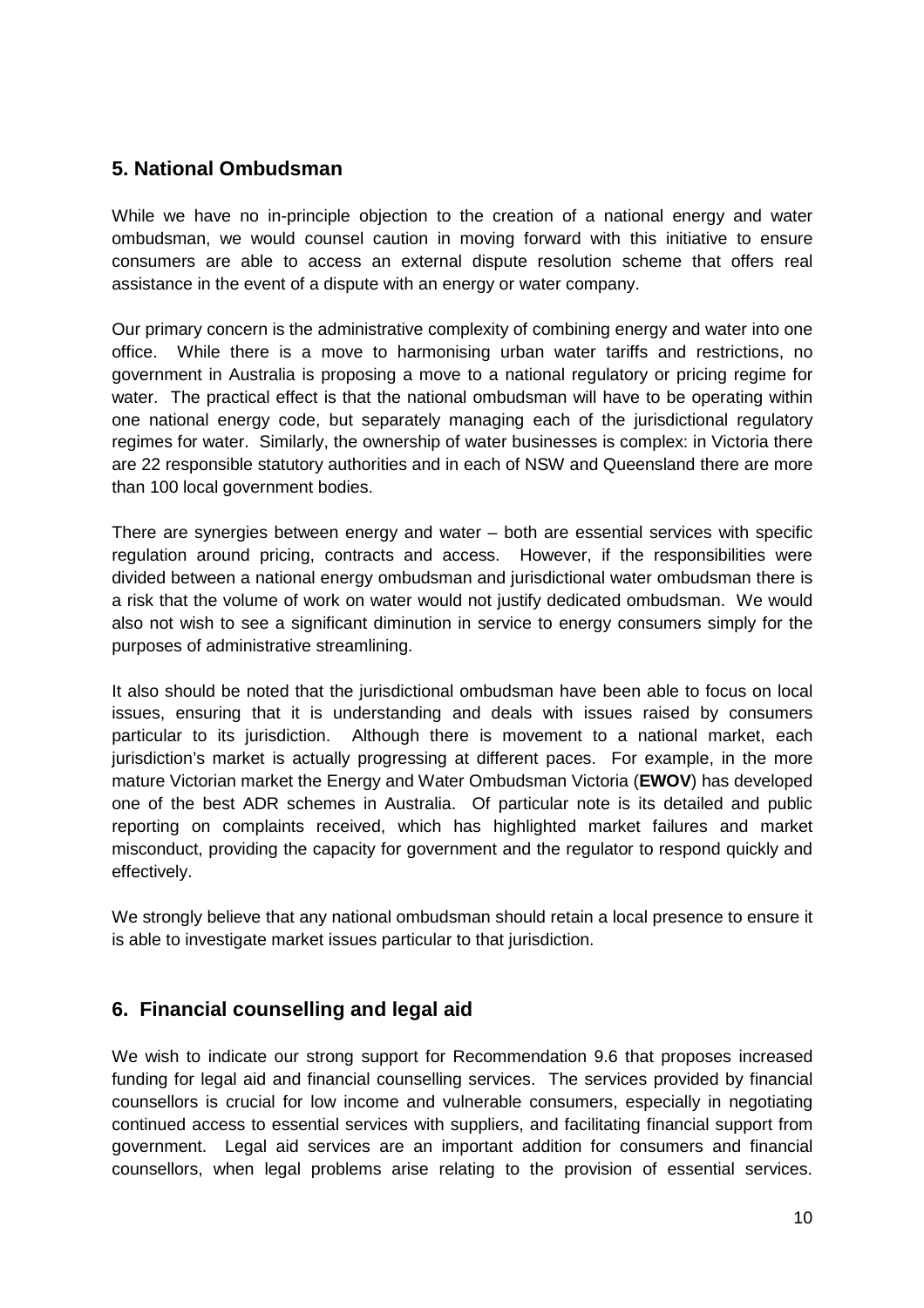However access to these services is not available consistently to all Australians, and even in those jurisdictions where financial counsellors are funded by government, waiting lists are often prohibitively long. Recent research has demonstrated the fundamental importance of financial counselling in ensuring low-income and disadvantaged consumers maintain access to essential services (copies of which we have previously provided).<sup>1</sup>

The Commission should be aware that financial counsellors have been invaluable in identifying emerging market problems. In NSW financial counsellors have played an integral role both in delivering emergency assistance schemes to end-users and facilitating the NSW Government's reform of these schemes. In Victoria, they have highlighted numerous examples of marketing misconduct, and helped make clear the need for more robust regulation around hardship to ensure consumers were treated fairly and reasonably.

## **6. Retail price caps**

 $\overline{a}$ 

The Commission has recommended that, following the establishment of national consumer protection arrangements for energy services, participating jurisdictions should remove any price caps still applying in the contestable retail energy markets. We are concerned that this recommendation is in direct contradiction to an agreed position of Australian governments under the AEMA.

Clause 14.11 of the AEMA provides that jurisdictions will phase out retail price regulation where effective retail competition can be demonstrated. The AEMA also establishes a process through which the AEMC undertakes an assessment of the effectiveness of competition in each jurisdiction and provides advice to jurisdictional governments about phasing out pricing regulation. The AEMC is currently undertaking such assessments in relation to Victoria and South Australia.

Consumer groups agree that if retail price regulation is to be phased out, then this should occur only if competition is dependably effective. To do so before competition is effective would risk entrenching market power of incumbents, and comprising market outcomes over the longer term. We are concerned that the removal of pricing regulation may actually impede the ability of competition to bring about positive market outcomes. We note that the Commission discussion of retail price regulation for energy proceeds on the basis that its primary aim is to address energy hardship. For example, on page 426, the report states that:

'their [retail price caps] role was to provide a 'safety net' for consumers, especially the disadvantaged, in the move to full retail contestability'

The Commission goes on to state that price regulation is a blunt tool for helping vulnerable and disadvantaged consumers. We generally agree that pricing is a blunt tool if its sole purpose is to protect low-income and vulnerable consumers. However, we do not believe

 $1$  Louis Schetzer, Drowning in Debt: The experiences of people who seek assistance from financial counsellors, Department of Justice, December 2007; Blue Moon, Financial Counselling Program – Research Debrief, September 2007.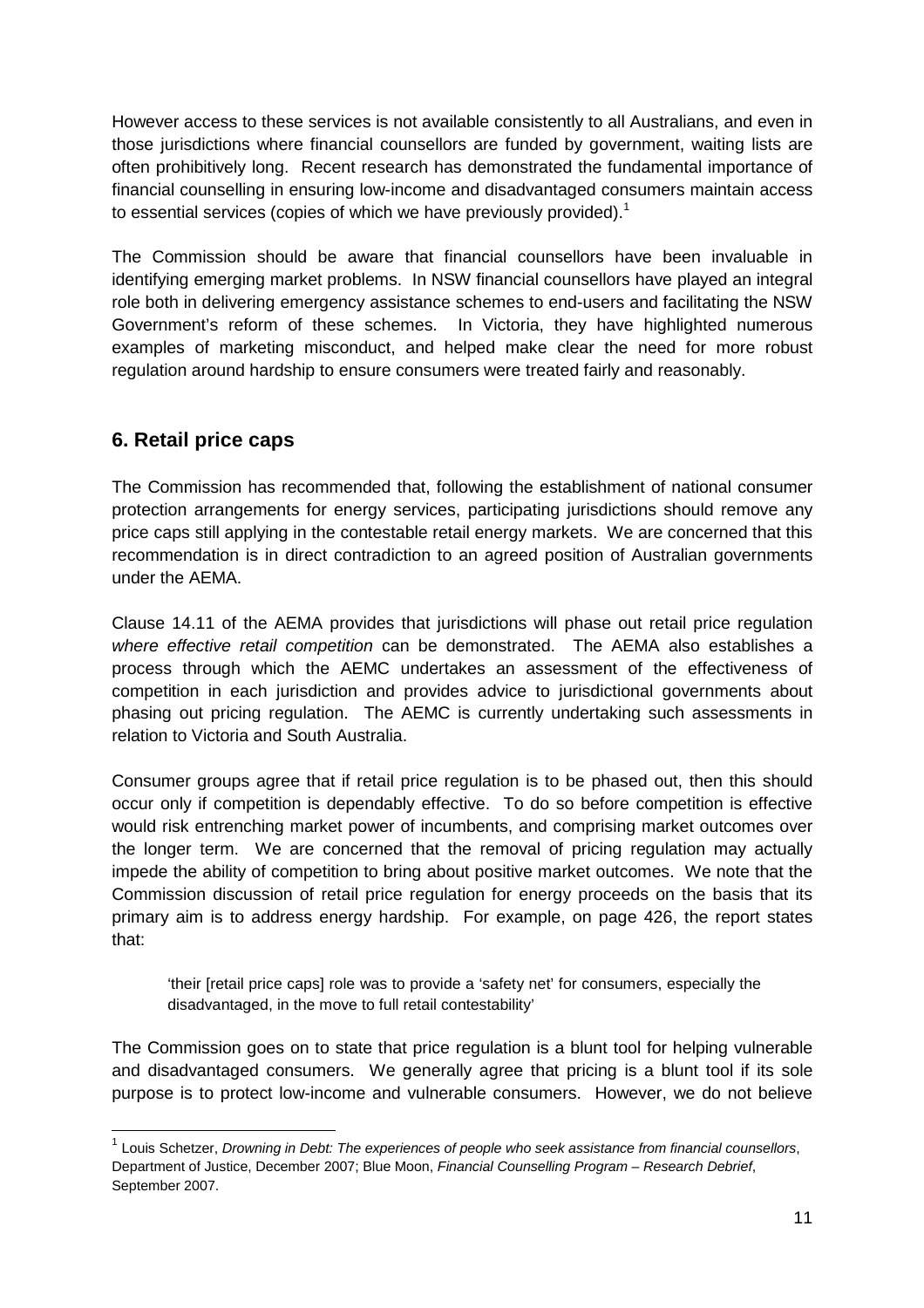that the safety-net tariff which has operated, for example, in Victoria constitutes such a blunt tool, both because it is not as "blunt" as is made out by the Commission and because it does more than simply protect certain groups of consumers.

The safety-net tariff is not blunt because it is not a price cap, but merely a default option, and it allows consumers who are less able to exercise informed choice to access an energy supply at a fair price. Retailers can and do price above the regulated price (for example, premiums are incurred by consumers wishing to purchase green power). In its submission to the Commission's current review of the national consumer policy framework, national consumer group CHOICE makes the following recommendation:

Industry, consumers and government should work together to develop and implement better mechanisms, standards and contracts to enhance consumer confidence and market practices. These should include:

- a better use of "default options" in markets to ensure that that consumers who are less able to exercise informed choice can still access good quality products or services at a fair price (for example default superannuation funds),
- development of minimum standards for products in particular consumer markets (eg across the range of children's products), and
- greater use of standard form contracts. $2$

We believe that this is one of the roles currently played by safety-net arrangements that currently operate in all jurisdictions. Rather than distorting price signals, it is our view that default arrangements ensure that consumers who are less able to exercise rational and informed choice in the competitive market can still access services at a fair and reasonable price. In this way, they have a broader role in promoting competition, by encouraging effective demand side responses through the provision of default options and does not only exist to protect low-income and vulnerable consumers.

We note that the improved use of default options, as recommended by CHOICE, is based on new understandings from behavioural economics about the systematic and predictable difficulties consumers can face in making informed and rational choices in complex markets, thus it responds to these problems to enhance the effectiveness of demand-side interaction in the market.

A consumer's ability to make informed and rational choices is particularly compromised in energy markets where complex and confusing information about market offers can hamper the identification of optimum options. Poor quality information is provided in the course of widespread mis-selling practices by direct marketers, $3$  direct obfuscation by retailers' presentation of tariffs in varying, often indecipherable forms as well as the complex relationship between tariff structures, prices, consumption and the final bill. Recent research suggests that only 5% of Victorian residential consumers actually compared market offers with their current contract when switching energy contracts. $4$  This figure illustrates the

 2 CHOICE, A Principled Approach to the Review of Australia's Consumer Policy Framework, June 2007.

<sup>&</sup>lt;sup>3</sup> Consumer Action Law Centre and Financial & Consumer Rights Council, Coercion and harassment at the door: Consumer experiences with energy direct marketers, November 2007.

<sup>&</sup>lt;sup>4</sup> Australian Energy Market Commission, Review into the effectiveness of competition in Victorian retail electricity and gas markets – First Draft Report, October 2007, p 99.